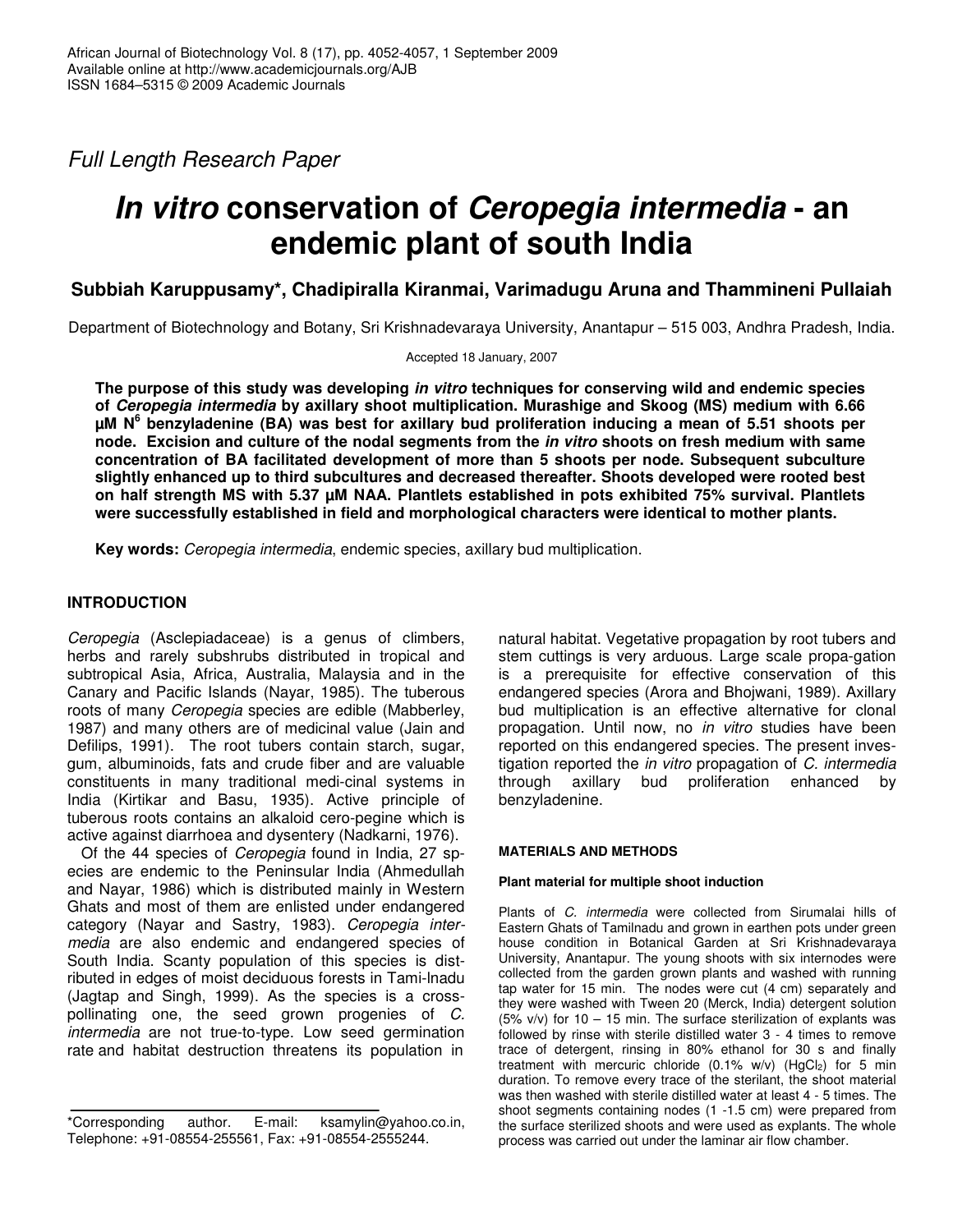#### **Culture media**

For culture media, MS medium (Murashige and Skoog, 1962) was used for shoot bud proliferation from nodal explants of *C. intermedia*. Axillary bud induction and multiplication of shoots were examined using MS medium variously supplemented with BA, KN, TDZ and Zeatin alone. For rooting, half strength MS medium supplemented with various concentrations of auxins IAA, IBA, and NAA were examined.

#### **Culture conditions**

MS medium was fortified with 20 g/l sucrose (Qualigens, India) and gelled with 0.8% (w/v) agar (Sd-fine chemicals, India), and the pH was adjusted to 5.8 after adding the growth regulators. The media were steam sterilized in an autoclave under 15 psi and 121° C under a 16 h photoperiod supplied by cool white fluorescent tubes. At least fifteen cultures were raised for each treatment and all the experiments were performed three times.

#### **Effect of cytokinins on shoot proliferation**

MS basal media containing different concentrations of cytokinins (BA, KN, TDZ and zeatin) were investigated for their effects on shoot multiplication from nodal explants. Subculture was carried out at 4 weeks intervals, and shoot induction frequency was measured after 4 weeks. Repeated subculture was carried out on MS medium supplemented with BA 6.66  $\mu$ M for shoot bud proliferation.

Shoots with 5 cm in height were separated and individual shoots transferred to rooting medium half strength MS medium containing different concentrations of IAA (indole-3-acetic acid), IBA (indole-3 butyric acid) and NAA (naphthalene acetic acid). The cultures were incubated under 16 h photoperiod for 30 days until the microshoots developed the roots. Then the rooting frequency was measured.

#### **Acclimatization and transplantation of plantlets**

The rooted plantlets were removed from the culture tubes and washed with tap water to remove trace of agar. Then the plantlets were planted onto plastic cups containing a mixture of finely chopped peatmass and sterilized garden manure in 1:1 ratio. The plastic cups were covered with transparent polythene cover to maintain humidity until the development of new leaves for 10 days. Then the plastic cups were transferred to green house and polythene covers were removed. Quarter strength MS major salts solution poured with 5 days intervals up to 40 days of hardening and followed by pouring of tap water. Hardened plants were transferred to pots containing mixture of garden soil and forest humus (1:1 ratio). The pots were watered two days interval under green house condition. After 60 days the frequency of survival were calculated.

#### **Statistical analysis**

Data were measured after 30 and 40 days for shoot multiplication and rooting respectively. Mean values with the same superscript were not significantly different ( $p = 0.05\%$ ) according to Duncan's Multiple range test (Duncan, 1955).

# **RESULTS AND DISCUSSION**

### **Effect of cytokinins on shoot multiplication**

The percentage of initial explants responding to culture varied according to the type and concentration of cytoki-



**Figure 1.** Micropropagation of *Ceropegia intermedia* through axillary bud multiplication. **A.** Axillary bud initiation on MS + BA 6.66 µM after 15 days culture. **B.** Axillary bud multiplication on MS + BA 6.66 µM after 30 days culture. **C.** Axillary bud multiplication on MS + KN 6.07 µM after 30 days culture. **D.** Axillary bud multiplication on MS + Zeatin 2.28 µM after 30 days culture. **E.** Axillary bud growth on MS + TDZ 2.27 µM after 30 days culture. **F.** *In vitro* rooting on ½ MS + NAA 5.37 µM after 40 days culture. **G.** Normal growth of micropropagated plant after one month of growth in green house condition.

nins (Table 1). All concentrations of tested cytokinins facilitated axillary bud induction with various frequencies of response. Axillary nodes remained green and fresh but failed to sprout on MS media without cytokinins. BA was the most efficient cytokinin for the axillary bud initiation and subsequent proliferation. BA alone at 6.66 µM induced a mean of 5.57 shoots per explant with 100 percent response (Table 1; Figures 1A and B). As BA concentration increased, shoot numbers decreased signi-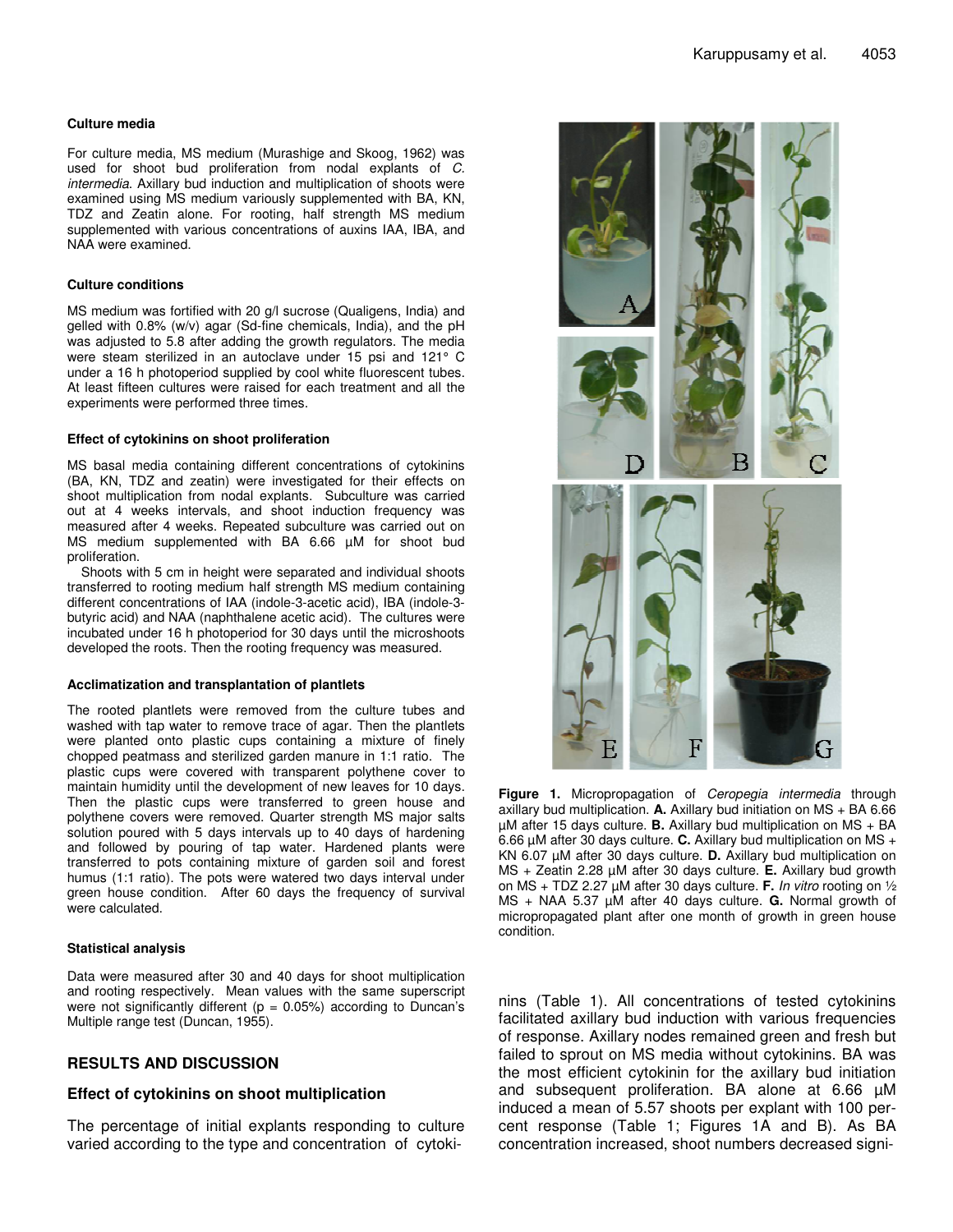| Cytokinins (µM)           |      |            |               |              | No. of shoots/explant   |
|---------------------------|------|------------|---------------|--------------|-------------------------|
| <b>BA</b>                 | ΚN   | <b>TDZ</b> | <b>Zeatin</b> | Response (%) | (mean $\pm$ SE)         |
| <b>Cytokinins free MS</b> |      |            |               | No response  | No response             |
| 4.44                      |      |            |               | 80           | $2.13 \pm 0.12^c$       |
| 6.66                      |      |            |               | 100          | $5.51 \pm 0.18^a$       |
| 8.87                      |      |            |               | 100          | $3.31 \pm 0.14^b$       |
| 13.3                      |      |            |               | 100          | $1.57 \pm 0.09^d$       |
| 22.2                      |      |            |               | 90           | $1.46 \pm 0.09^d$       |
|                           | 4.65 |            |               | 70           | $1.53 \pm 0.09^d$       |
|                           | 6.07 |            |               | 80           | $2.66 \pm 0.12^c$       |
|                           | 9.29 |            |               | 100          | $2.22 \pm 0.14^c$       |
|                           | 23.2 |            |               | 90           | $1.37 \pm 0.07^d$       |
|                           |      | 2.27       |               | 90           | $1.53 \pm 0.10^d$       |
|                           |      | 4.54       |               | 100          | $1.66 \pm 0.08^d$       |
|                           |      | 9.08       |               | 90           | $1.97 \pm 0.07^d$       |
|                           |      | 22.7       |               | 80           | $1.88 \pm 0.49^d$       |
|                           |      |            | 2.28          | 80           | $2.13 \pm 0.10^c$       |
|                           |      |            | 9.12          | 90           | $1.71 \pm 0.09^d$       |
|                           |      |            | 9.12          | 90           | $2.13 \pm 0.08^{\circ}$ |
|                           |      |            | 22.8          | 90           | $1.33 \pm 0.07^d$       |

**Table 1.** Axillary bud multiplication of *Ceropegia intermedia* on MS medium supplemented with different cytokinins after 30 days culture.

Data represent the mean of 15 replicates.

Means followed by different letters are significantly different at 5% level.

ficantly. Acceptable results (80%) are also obtained with KN 6.97 µM (2.66 shoots), and also gave shoots with longer internodes (Figure 1C). Zeatin induced a mean of 2.13 shoots at 2.28 µM, but all other concentrations induced a single stunted slightly vitrified shoot (Figure 1D). All concentrations of TDZ containing cultures induced a mean of single vitrified shoots invariably (Figure 1E). The shoot multiplication rate was highest in BA 6.66 µM when compared to all other tested cytokinins. Therefore, BA 6.66 µM was excluded from the subsequent subculture, multiplication and transplantation experiments.

*In vitro* propagation of plants belonging to Asclepiadaceae has also been shown to have optimum overall growth in MS medium containing BA (Komalavalli and Rao, 2000). Thus the degree of shoot multiplication varied considerably with the BA concentration. In the present study, 6.66 µM BA supplemented MS medium promoted maximum shoot multiplication frequency, whereas KN did not improve the shoot numbers significantly. Similar response was also observed in the shoot multiplication of *Ceropegia jainii* and *Ceropegia bulbosa* (Patil, 1998), *Ceropegia candelabrum* (Beena et al*,* 2003), and *Decalepis arayalpathra* (Gangaprasad et al., 2005). Superiority of BA for shoot multiplication in Asclepiadaceae has been reported in many other studies (Sudha et al., 1996; Raghu Ramulu et al., 2002). However, the poor performance of KN in our study is contradictory to the report on *Hemidesmus indicus*, another member of Asclepiadaceae (Patnaik and Debata, 1996).

In general, the effect of BA was slightly more pronounced than the effect of KN both in terms of axillary bud breaking and shoot multiplication per explant. The dependence of cytokinins and shoot multiplication frequency has already been established in *H. indicus* (Patnaik and Debata, 1996), *Holostemma annulare* (Sudha et al., 1996), *Holostemma ada-kodien* (Martin, 2002), and *C. bulbosa* (John Britto et al., 2003).

The main objective of this study was to establish a rapid micropropagation system for *C. intermedia* through axillary shoot multiplication. As the plant is a seasonally dormant twining climber, the first step was to select the best cytokinin for shoot bud induction. Nodal explants were used in this experiment because they provide identical clones with desired traits, which is important for conservation of rare and endangered taxa (Gangaprasad et al., 2005).

Shoot growth and quality on MS media supplemented with various concentration of different cytokinins was considerably varied in each cytokinin type. The shoots had only 1 - 3 internodes on average with thick leaves and more or less vitrified appearance in zeatin containing medium (Figure 1D). Growth of the regenerated shoots was optimal at a concentration of  $4.44 - 13.3 \mu M$  BA (8.5 cm average), and the appearance of shoots was also normal. Growth response of shoots regenerated on KN containing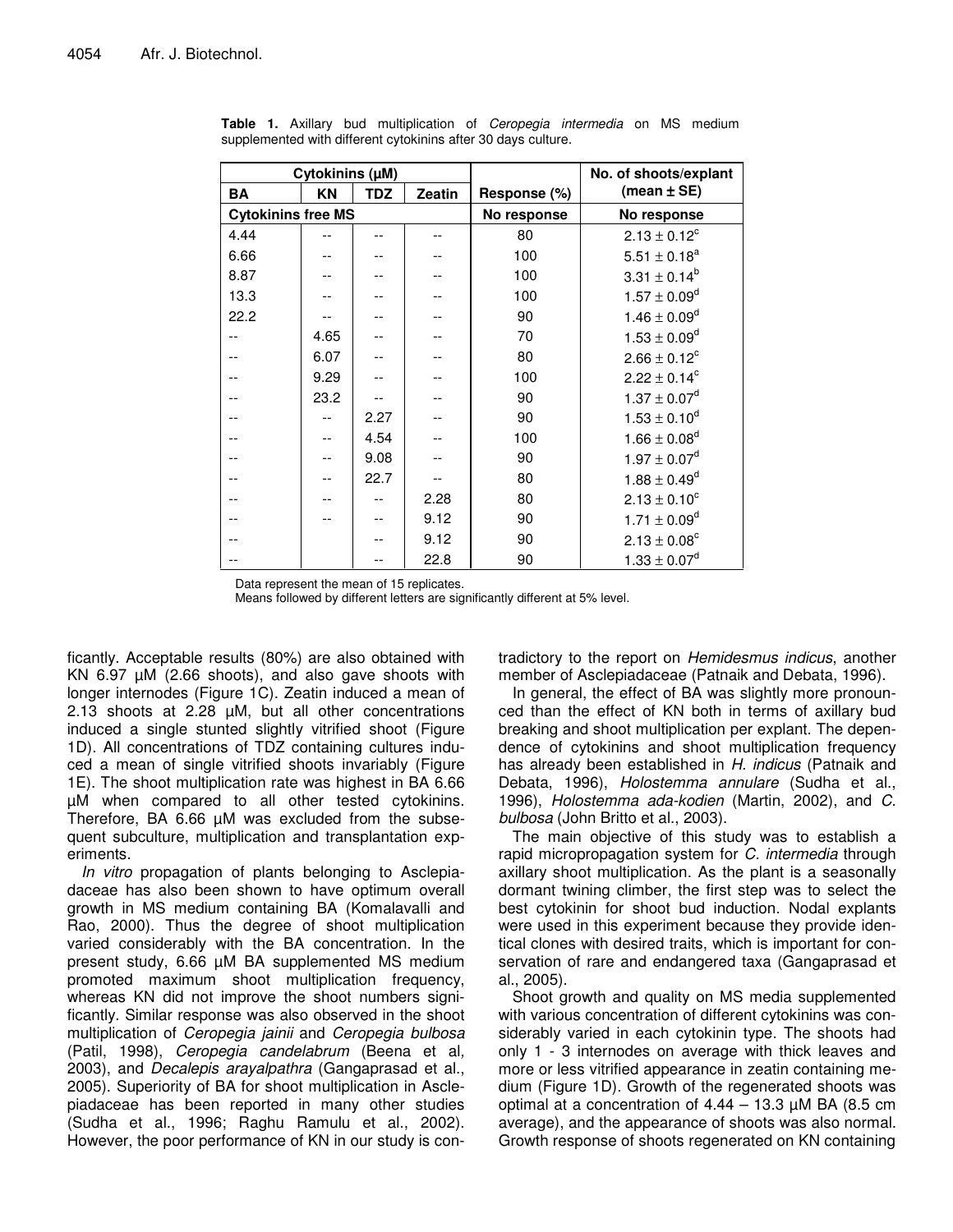| <b>Subculture</b> | Shoots/explant (mean $\pm$ SE) | Length (cm) of shoots (mean $\pm$ SE) |
|-------------------|--------------------------------|---------------------------------------|
| 1 <sup>st</sup>   | $5.9 \pm 0.19^c$               | $4.3 \pm 0.08^b$                      |
| 2 <sub>nd</sub>   | $6.3 \pm 0.18^{b}$             | $5.1 \pm 0.09^a$                      |
| 3 <sup>rd</sup>   | $7.0 \pm 0.19^a$               | $4.8 \pm 0.05^a$                      |
| 4 <sup>th</sup>   | $4.5 \pm 0.12^d$               | 4.1 $\pm$ 0.03 <sup>b</sup>           |
| 5 <sup>th</sup>   | $4.1 \pm 0.12^d$               | $4.0 \pm 0.03^b$                      |

**Table 2.** Effect of subculture of *Ceropegia intermedia* microshoots on MS medium supplemented with BA 6.66  $\mu$ M after 30 days interval.

Data represent the mean of 15 replicates.

Means followed by different letters are significantly different at 5% level.

media was more or less similar to BA supplemented media. However, shoots regenerated on TDZ containing media developed slightly vitrified shoots and long internodes with slight pigmentation (Figure 1E).

In the presence study, the micropropagated shoots exhibited leaf and shoot bud abscission. Similar phenolmenon has also been encountered during *in vitro* shoot multiplication of other Asclepiadaceae members viz. *H. indicus* (Patnaik and Debata, 1996), *Gymnema sylvestre* (Komalavalli and Rao, 2000), and *C. candelabrum* (Beena et al., 2003), where addition of aminoacids, calcium and iron was essential to overcome the problem. In the present study, however, such supplements were not necessary because shoots showing leaf drop did not die. These shoots rooted normally and bore fresh leaves when transferred to pot after rooting.

In the present study, there is no need for separate shoot elongation medium as medium contains BA 6.66 µM itself shoots were elongated in normal growth. But some other Asclepiadaceae members, shoot elongation took place with medium containing BA and NAA combination in *G. sylvestre* (Komalavalli and Rao, 1997; Reddy et al., 1998), *Tylophora indica* (Sharma and Chandel, 1992), and *Decalepis hamiltonii* (Bais et al., 2000).

# **Subculture and shoot multiplication**

Following the above step, shoot multiplication was continued by realizing successive subcultures of axillary buds on fresh medium of identical composition in order to determine the maximum number of times this could be done to obtain a large number of shoots without affecting their appearance and quality. For subculture, new shoots excised from *in vitro* developed microshoots cut into segments contained single node and cultured on MS medium supplemented with 6.66 µM BA. The sprouting rate of axillary buds remained stable (around 90%) during the four subcultures made on media containing 6.66 µM BA, with a slight tendency to increase as the number of transfers grew (Table 2). In subsequent subcultures, the number of shoots increased for the next 2 - 3 subcultures and reduced thereafter (Table 2). On the same media, the fifth subcultures affected 35% of explants by vitrification. The best multiplication rates were obtained during the third subculture in the media containing 6.66 µM BA. Hence from a single nodal explant it was possible to obtain a significant number of new shoots within a period of 3 months through limited subcultures (Table 2). The shoot multiplication at an enhanced pace by subse-quent subcultures observed in this study is in agreement with report on other Asclepiadaceae members, such as *G. sylvestre* (Komalavalli and Rao, 2000), *H. indicus* (Sreekumar et al., 2000), *H. ada-kodien* (Martin, 2002), and *D. arayalpathra* (Gang-aprasad et al., 2005). However, Patnaik and Debata (1996) reported a reduction in shoot numbers on *H. indicus*.

# **Rooting**

Excised axillary node derived *in vitro* shoots (4 - 6 cm long) were rooted only upon transfer to half strength MS medium containing auxins, whereas no rooting was noted in hormone free  $\frac{1}{2}$  MS medium. Half strength MS medium supplemented with different auxins at different concentrations showed varied effect of rooting (Table 3). Of the three auxins tested, NAA 5.37 µM was most effective for root induction with minimum basal callus formation (Figure 1F). Rooting was observed from the cut ends of the microshoots within 15 days. The effectiveness of NAA in rooting has been reported for a few Asclepiadaceae species *D. hamiltonii* (Reddy et al., 2001; Anitha and Pullaiah, 2002). However, a single root emerged after 20 days in the presence of IBA that continued its linear growth without branches. Extensive callusing at the base without root formation and thin, delicate roots with intervention of callus were noticed when the medium was supplemented with different concentration of IAA. The shoots were cultured on ½ MS fortified with 5.37 µM NAA to improve the overall growth of roots and to reduce the basal callusing and time duration of root induction. In contrast, a drastic inhibitory effect of root induction was observed in ½ MS containing 9.80 µM IBA. But in a few Asclepiadaceae taxa reported the best rooting response in IBA containing medium (Martin, 2002; Beena et al., 2003; Gangaprasad et al., 2005).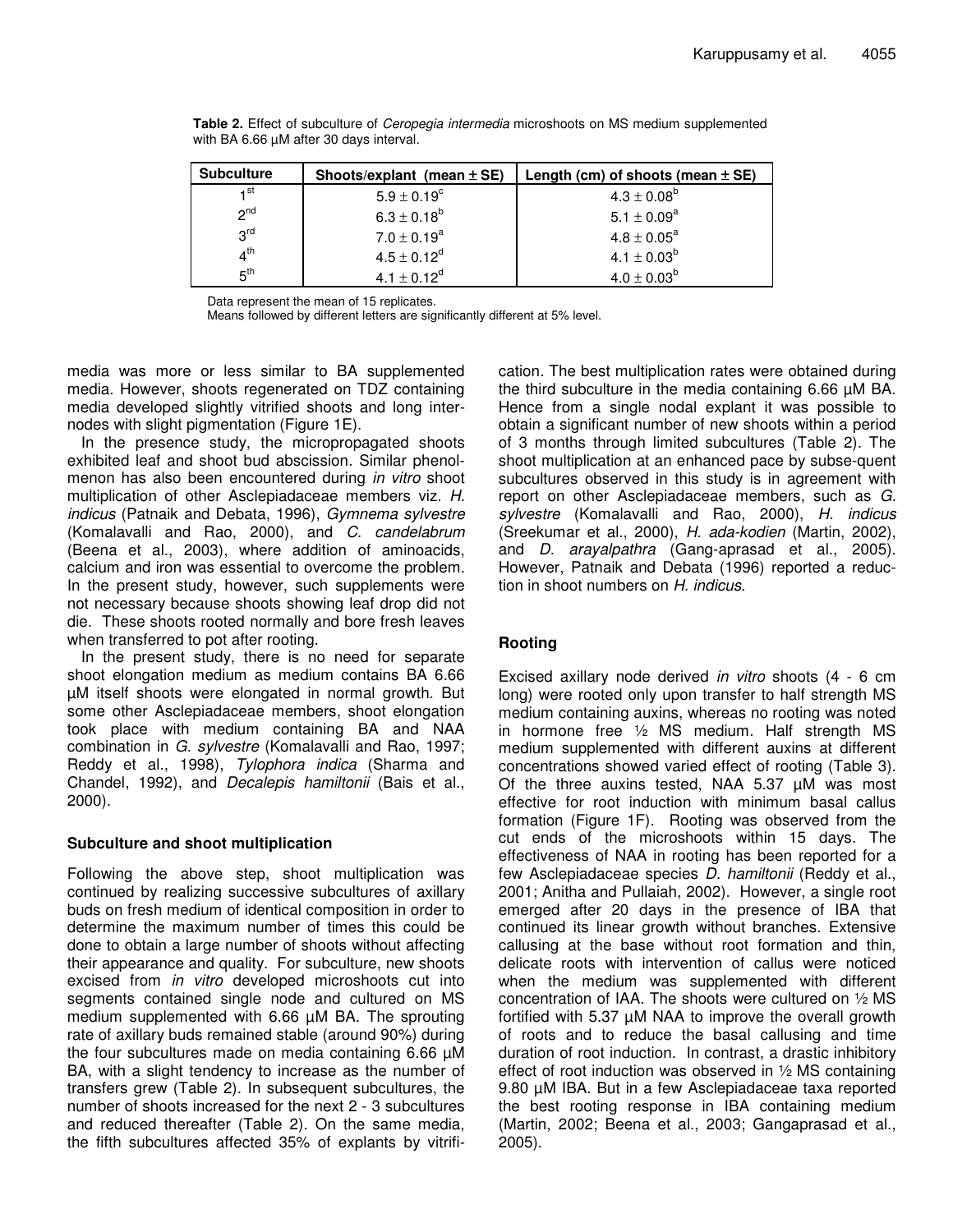| concentration<br>(Mu)<br>Auxin |             | No. of roots/shoot<br>(mean $\pm$ SE) | Length (cm) of roots   |                        |
|--------------------------------|-------------|---------------------------------------|------------------------|------------------------|
| Auxin                          | Free medium | No rooting                            | (mean $\pm$ SE)        | <b>Basal callusing</b> |
| <b>IAA</b>                     | 0.57        | $1.4 \pm 0.08^{b*}$                   | $2.1 \pm 0.04^c$       | $\ddot{}$              |
|                                | 2.85        | $2.5 \pm 0.08^a$                      | $3.1 \pm 0.11^{b}$     | $+$                    |
|                                | 5.71        | $2.8 \pm 0.22^a$                      | $1.3 \pm 0.06^{\circ}$ | $+$                    |
|                                | 11.4        | $1.6 \pm 0.07^{b*}$                   | $1.9 \pm 0.07^{cd}$    | $+$                    |
| <b>IBA</b>                     | 0.49        | $1.0 \pm 0.04^{\text{c}}$ *           | $1.1 \pm 0.05^{\circ}$ |                        |
|                                | 2.46        | $1.3\pm0.07^{\text{bc}}\star$         | $1.7 \pm 0.07^c$       |                        |
|                                | 4.90        | $1.1 \pm 0.05^{\text{c}}$ *           | $1.8 \pm 0.06^{\circ}$ | $+$                    |
|                                | 9.80        | $1.0 \pm 0.04$ <sup>c*</sup>          | $1.4 \pm 0.07^c$       | $\ddot{}$              |
| <b>NAA</b>                     | 0.54        | $1.3 \pm 0.07^{\text{bc}}*$           | $1.4 \pm 0.08^{\circ}$ |                        |
|                                | 2.69        | $2.2 \pm 0.10^{ab}$                   | $2.1 \pm 0.12^c$       |                        |
|                                | 5.37        | $2.4 \pm 0.67$ <sup>a*</sup>          | $4.3 \pm 0.10^a$       |                        |
|                                | 10.7        | $1.0 \pm 0.03$ <sup>c*</sup>          | $2.4 \pm 0.08^{\circ}$ | $\overline{+}$         |

**Table 3.** Effect of different auxins on rooting response of *Ceropegia intermedia* microshoots cultured on ½ MS medium after 40 days.

Data represent the mean of 15 replicates.

Means followed by different letters are significantly different at 5% level (\* p< 0.001).

+ indicate basal callusing.

# **Acclimatization**

During hardening, the gradual exposure of plants to conditions out side the polythene covering helped to conserve and develop a proper balance of relative humidity and thereby increased the rate of survival. About 74 well rooted plants (6 - 10 cm height) with 5 - 6 nodes and 10 expanded leaves were successfully transferred to soil. The regenerated plants did not show any detectable variation in morphological or growth characteristics when compared with the donor plants (Figure 1G).

# **Conclusion**

In conclusion, the outline of protocol offers a potential system for improvement, conservation and micro-propagation of *C. intermedia* from nodal explants. MS medium containing 6.66 µM BA is the best for shoot proliferation. The use of axillary nodes for micro-propagation is beneficial than other explant types. Half strength MS basal medium supplemented with 5.37 µM NAA is the best for root induction.

#### **REFERENCES**

- Anitha S, Pullaiah T (2002). *In vitro* propagation of *Decalepis hamiltonii*. J. Trop. Med. Plants. 1: 227-232.
- Arora R, Bhojwani SS (1989). *In vitro* propagation and low temperature storage of *Saussurea lappa* C B Clarke, an endangered medicinal plant. Plant Cell Rep. 8: 44-47.
- Ahmedullah M, Nayar MP (1986). Endemic Plants of Indian region Vol1. Botanical Survey of India, Calcutta, India. p.119.
- Bais HP, George J, Ravishankar GA (2000). *In vitro* propagation of *Decalepis hamiltonii* Wight & Arn., an endangered shrub, through

axillary bud cultures. Curr. Sci. 79: 408-410.

- Beena MR, Martin KP, Kirti PB (2003). Hariharan, M.; Rapid *in vitro* propagation of medicinally important *Ceropegia candelabrum*. Plant Tissue Organ Cult. 72: 285-289.
- Duncan DB (1955). Multiple range and multiple *F*-test. Biometrics 11: 1- 42.
- Gangaprasad A, Decruse SW, Seeni S, Nair GM (2005). Micropropagation of ecorestoration of *Decalepis arayalpathra* (Joseph &Chandra) Venter–An endemic and endangered ethnomedicinal plant of Western Ghats. Ind. J. Biotechnol. 4: 265-270.
- Jagtap AP, Singh NP (1999). Fascicles of Flora of India, Fascicle 24.) Botanical Survey of India, Calcutta, India. pp. 211-241.
- Jain SK, Defillips RA (1991). Asclepidaceae. In: Algonae MI (ed.). Medicinal plants of India Vol. 1. Reference Publication Inc., Michigan, USA. pp. 144-152.
- John Britto S, Natrajan E, Arockiasamy DI (2003). *In vitro* flowering and shoot multiplication from nodal explants of *Ceropegia bulbosa* Roxb. var. *bulbosa*. Taiwania 48: 106-111.
- Kirtikar KR, Basu BD (1935). Indian medicinal plants Vol. 3. M/s Bishen Sing Mahendrapal Singh, New Delhi, India. pp. 1638.
- Komalavalli N, Rao MV (1997). *In vitro* propagation of *Gymnema sylvestre* W & A - a rare medicinal plant. Ind. J. Exp. Biol. 35: 1088- 1092.
- Komalavalli N, Rao MV (2000). *In vitro* Propagation of *Gymnema sylvestre* - A multipurpose medicinal plant. Plant Cell Tissue Organ Cult. 61: 97-105.
- Murashige T, Skoog F (1962). A revised medium for rapid growth and bioassay for tobacco tissue cultures. Physiol. Plant. 15: 473-497.
- Nadkarni KM (1976). Indian Materia Medica Vol.1. Popular Prakashan, Bombay, India. pp. 303-304.
- Nayar MP (1985). Meaning of Indian flowering plant names. Bishen singh Mahendrapal singh, Dehra Dun, India. p.78.
- Nayar MP, Sastry ARK (1983) Red Data Book of Indian Plants. Botanical Survey of India. Calcutta. p. 58.
- Mabberley DJ (1987). The Plant book. Cambridge University Press, Cambridge. p. 114.
- Raghu Ramulu D, Murthy KSR, Pullaiah T (2002). *In vitro* propagation of *Cynanchum callialatum*. J. Trop.Med. Plants 3: 233-238.
- Reddy PS, Gopal GR, Sita GL (1998). *In vitro* multiplication of *Gymnema sylvestre* R.Br. – A important medicinal plant. Curr. Sci. 75: 843-845.